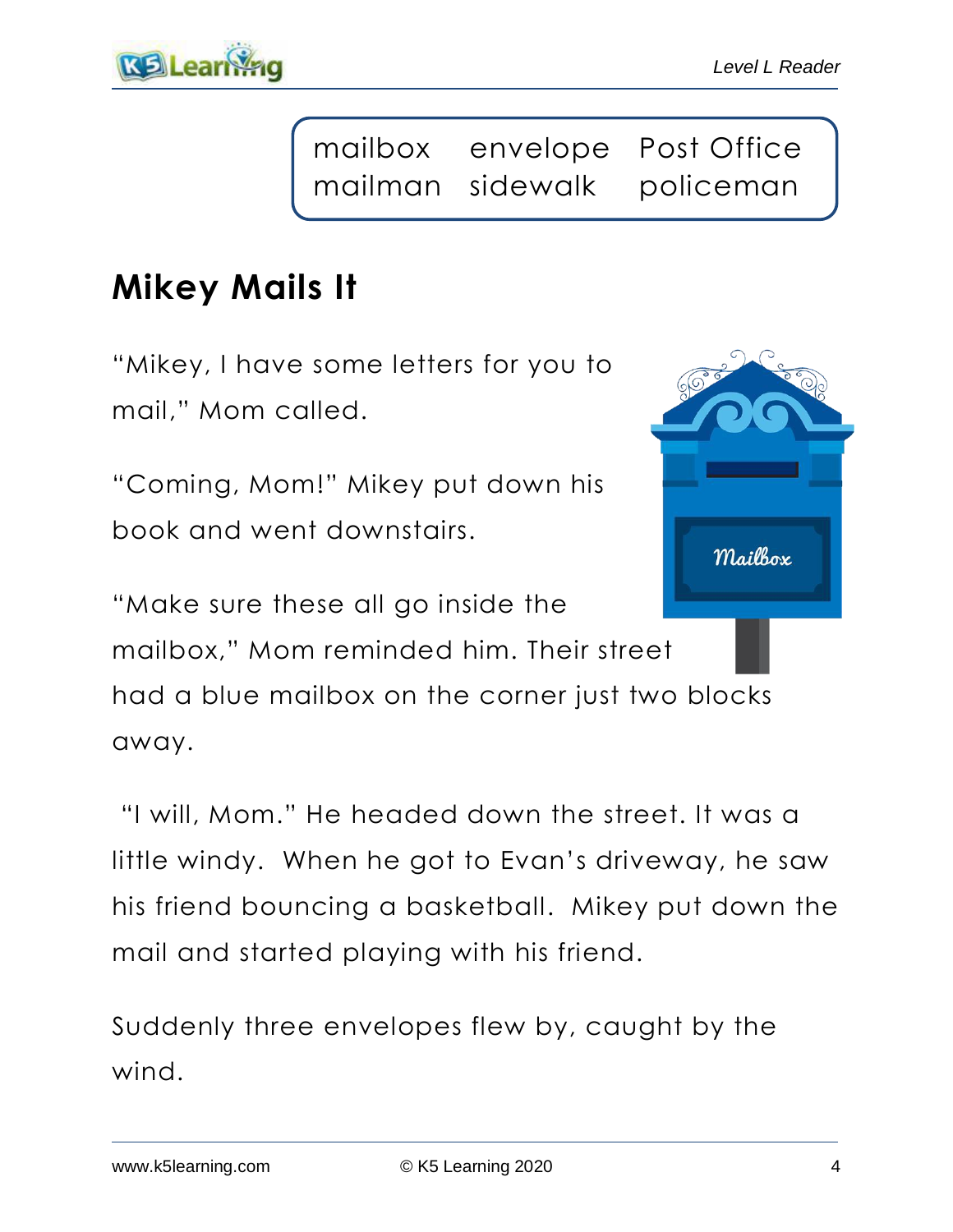

"Yikes!" Mikey and Evan scrambled to catch the letters. Mikey counted to make sure he had them all. Then he ran down to the mailbox and mailed them before he forgot again.

The next day, Mom came into Mikey's bedroom.

"Would you take this to Mrs. Smith's house?" she asked, holding up a big yellow envelope. "It's the money from the bake sale. I need you to go straight there and make sure you give it to Mrs. Smith."

Mikey felt grown-up as he marched down the sidewalk with the envelope under his arm.

At the end of the block, his friend Emily came around the corner. She had a bouncy black puppy on a leash.

"We have a new dog!" Emily exclaimed. The cute little puppy jumped up against Mikey's legs.

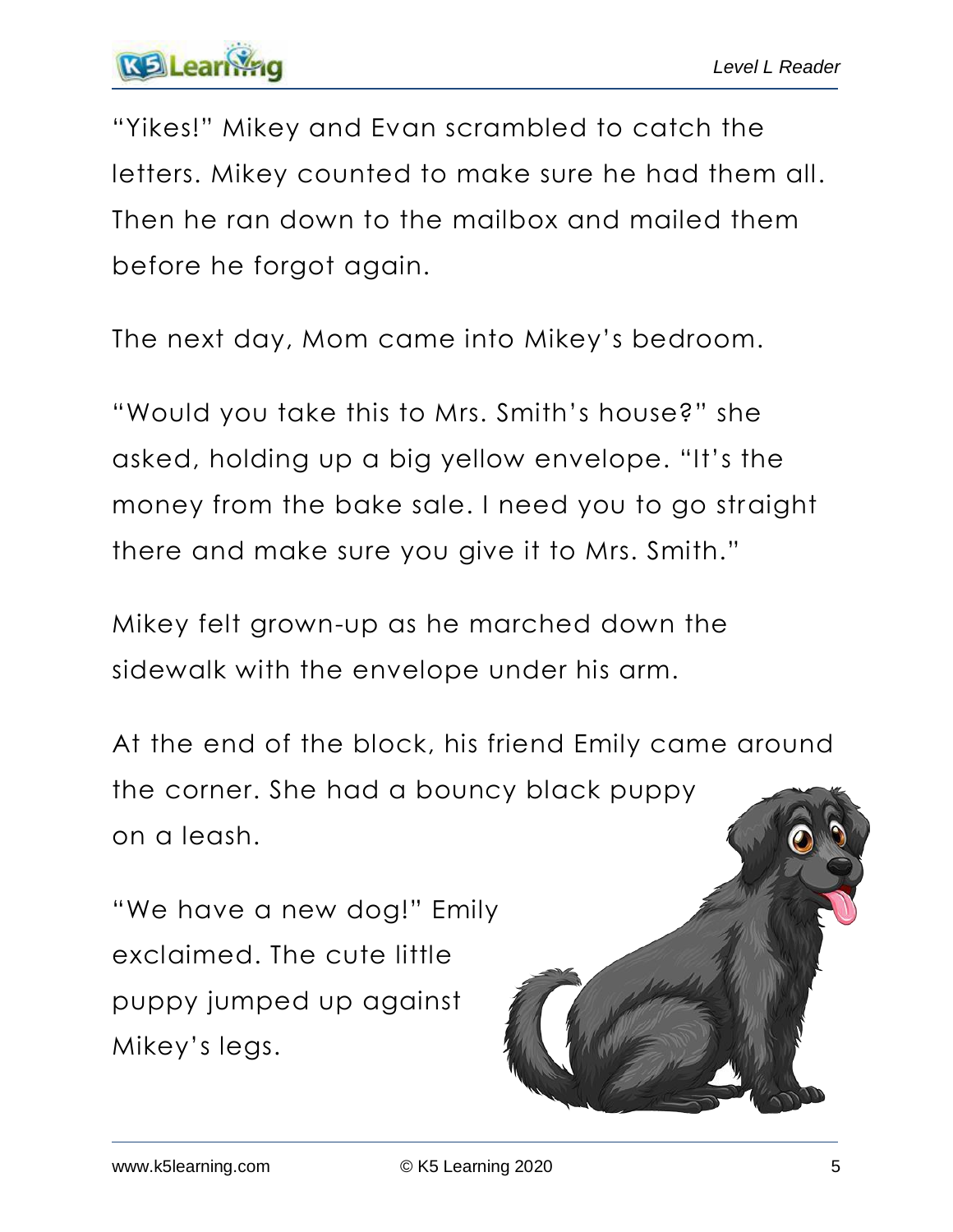

"Wow!" Mikey giggled as the furry little dog nudged him with its nose. "I think he likes me."

"Yes, he does," Emily agreed. "Do you want to walk him?"

"Sure! Mikey was about to take the leash, when he saw the mailbox up ahead. "Oh, wait. First, I have to

mail this for my mom."

Mikey ran up to the mailbox, opened it, and tossed the yellow envelope inside.



Just as he heard the envelope drop down inside, he remembered that the yellow envelope wasn't mail. It was the money from the bake sale. He had thrown the money in the mailbox!

Mikey tried to see into the mailbox, but it was completely dark.

"What's the matter?" Emily ran up, the puppy barking at the excitement.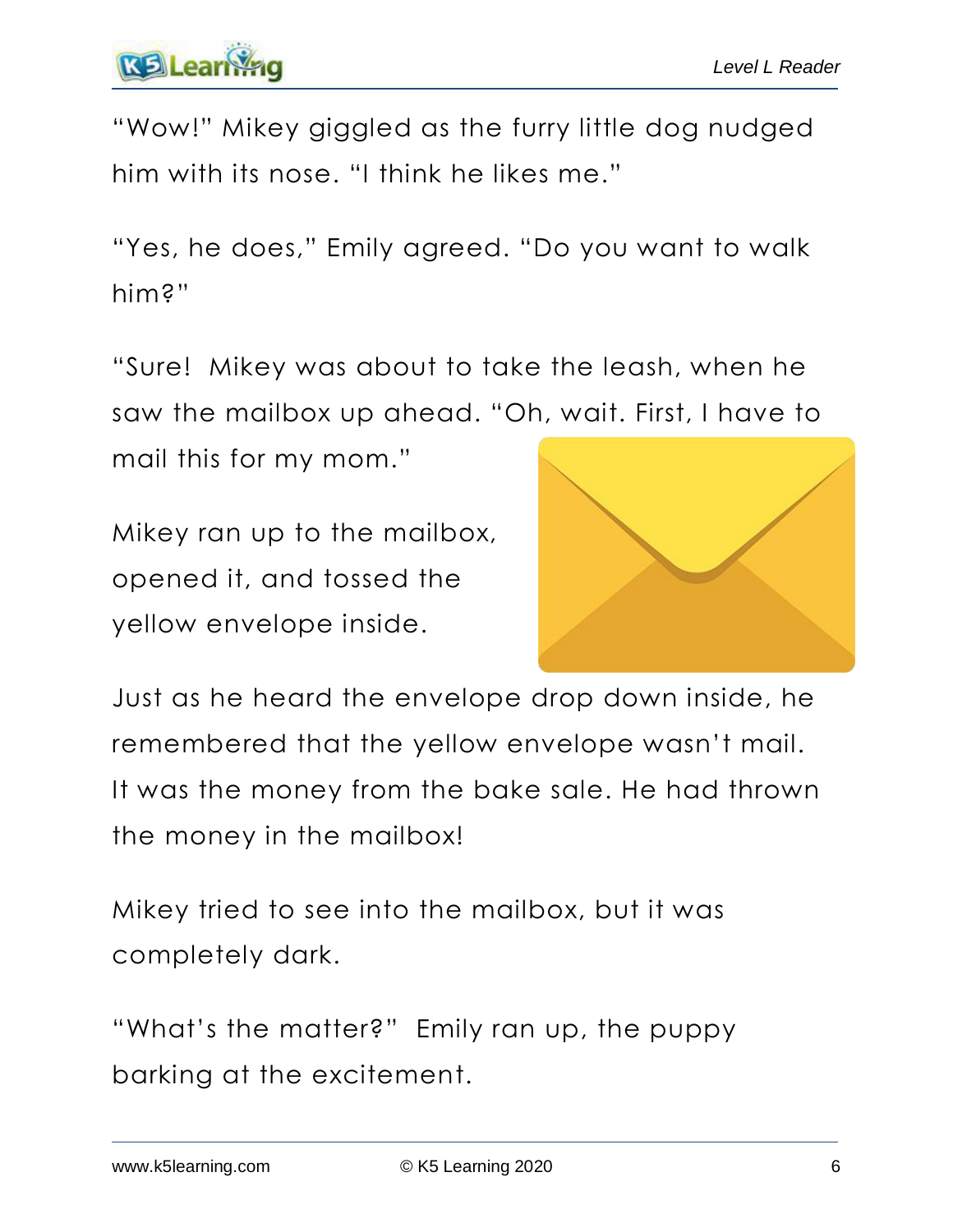

He told her his mistake, and her eyes opened wide.

"Maybe you can reach it," Emily suggested. Emily held the mailbox door open while Mikey stood on his tiptoes and tried to reach into the mailbox as far as his arm would go.

"What's going on, kids?"

Mikey and Emily both turned around. Two kids and an excited puppy stared up at a very tall policeman. The policeman looked very serious. Mikey couldn't help it. He started to cry.

"I mailed the money," he sobbed. "It was an accident!"

After Mikey had sniffled out the whole story, the officer walked Mikey home. Mom was surprised to see a policeman at the door.

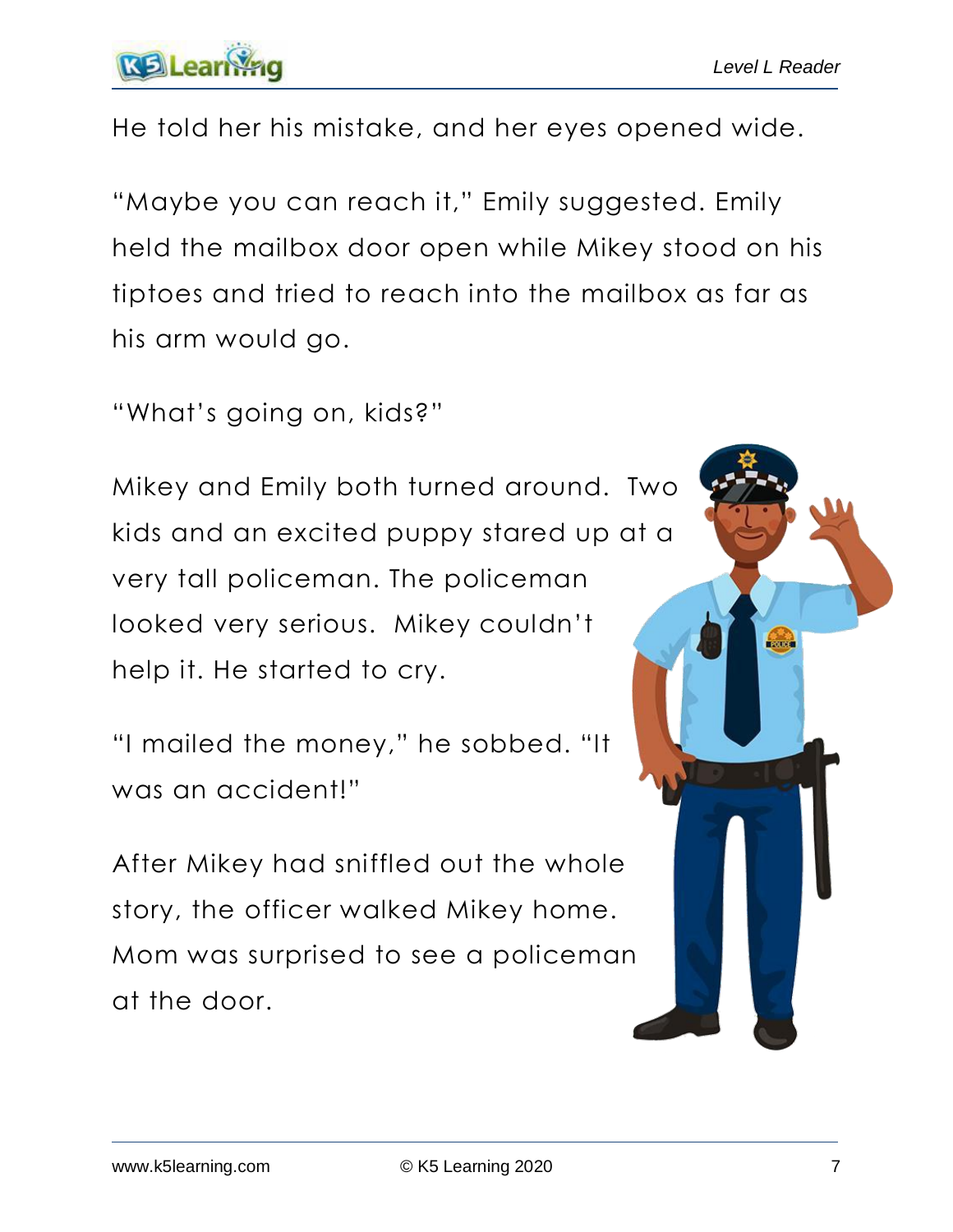Once Mom called the Post Office, things turned out well. A mailman came, found the yellow envelope and gave it back to Mikey's mom.

"Next time," Mikey promised, "I'll finish my job before I stop to play!"

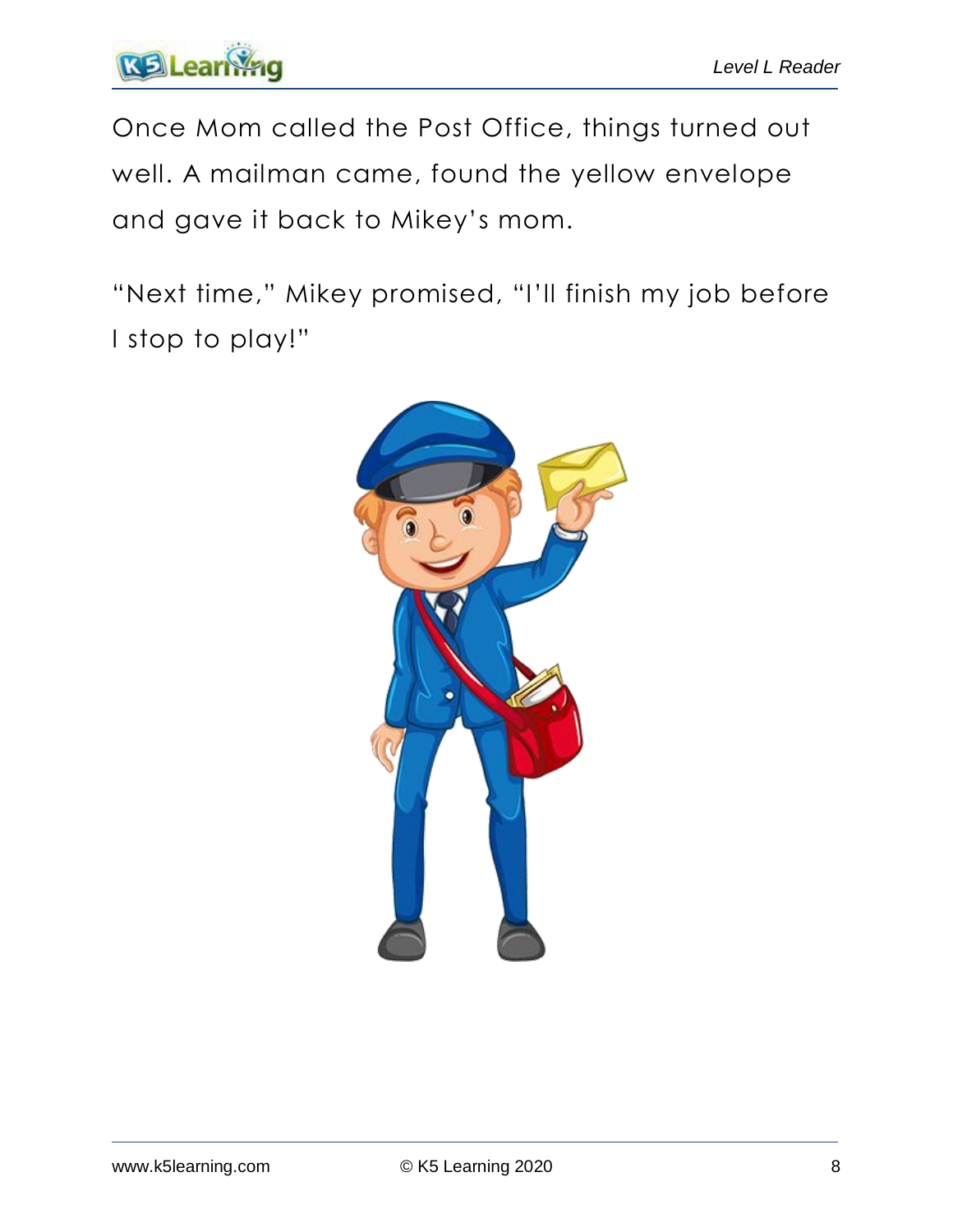

## **Mikey Mails It (exercises)**

## **1. True or False?**

- Mikey went right to Josh's house with the yellow envelope.
- Emily had a new brown and white puppy.
	- The policeman took Mikey to jail.
	- \_\_\_\_\_\_\_ Money from the bake sale was in the yellow envelope.

### **2. Circle the correct answers.**

When his mom gave Mikey the three envelopes:

- a. Mikey took them straight to the mailbox.
- b. Emily's new puppy ate them.
- c. Mikey put the envelopes down to play basketball.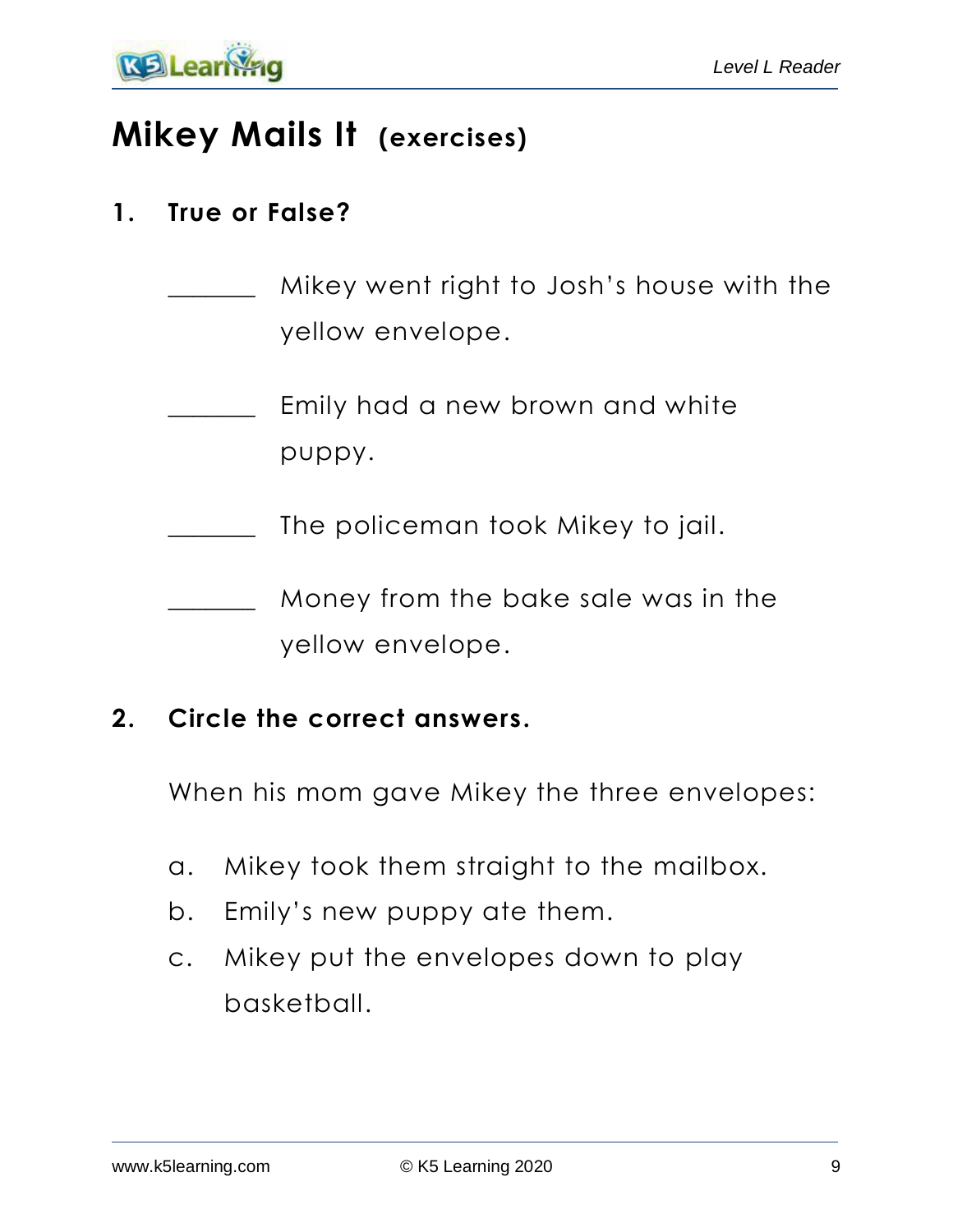**KS Lear** 

Why did the policeman come?

- a. The puppy was barking too loud.
- b. The kids were trying to reach into the mailbox.
- c. He had a letter to mail.

Mikey promised:

- a. He would clean his room.
- b. He would finish his job before he stopped to play.
- c. He would never mail another letter.

### **3. Write 1 to 4 to put the events in order.**

- Mikey met Emily with her new puppy.
- Mom called the Post Office.
- Mikey started to cry.

Evan and Mikey scrambled after the envelopes.